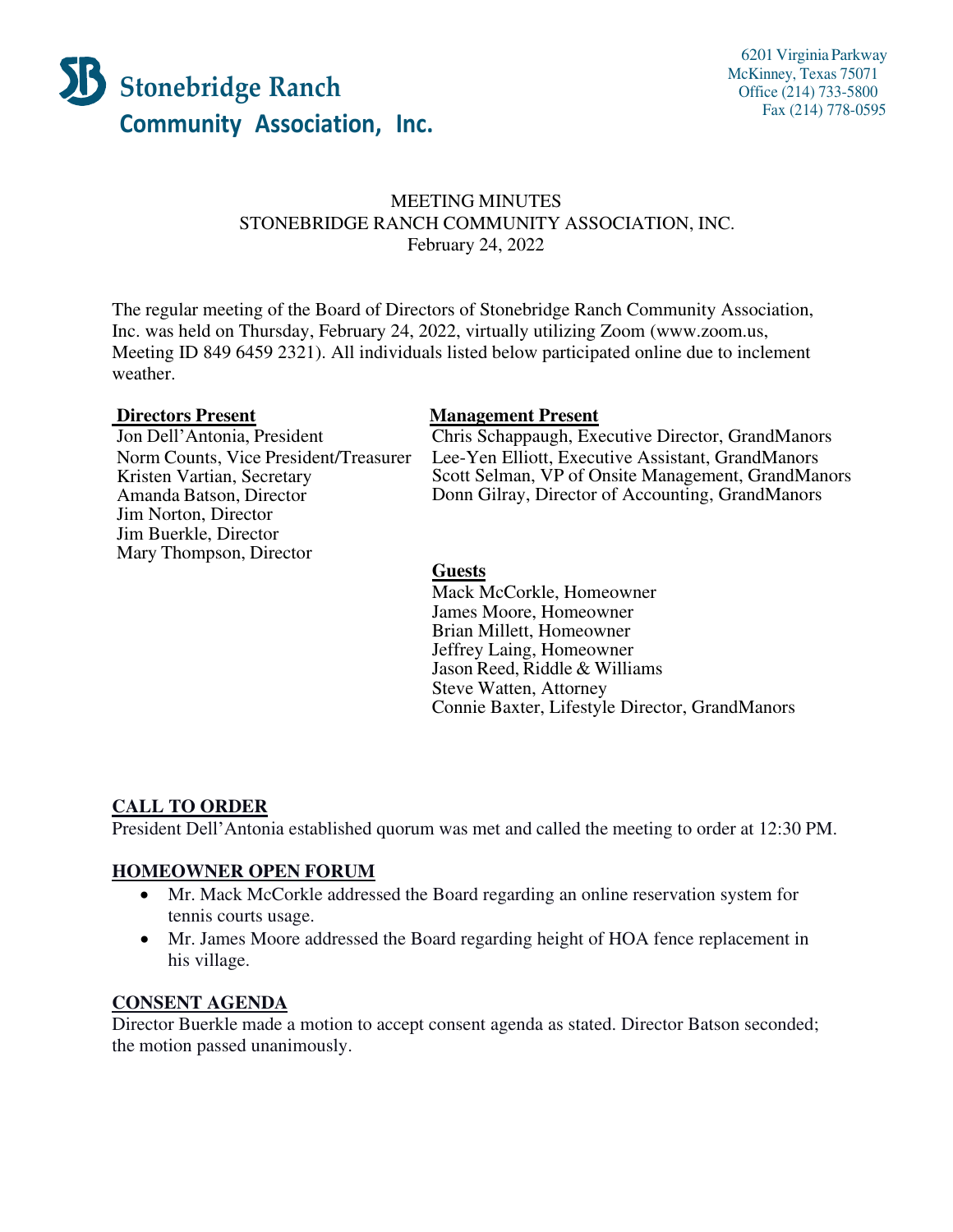# **OLD BUSINESS**

**Board Guideline Review –** President Dell'Antonia made a motion to approve the following Current Board Guidelines or Policies as presented in the board packet:

- Conflict of Interest Policy reviewed, no changes made.
- Casting Proxy Votes Assigned to Board at the Annual Meeting of the Association Guideline updated with revisions.
- Legal Opinions Guideline– updated with revisions.

Director Batson seconded; the motion passed unanimously.

GM Administrative Team will review document management procedures for reviewed Board Guidelines and Policies.

# **NEW BUSINESS**

**Discuss and Act on Any Non-Confidential Items from Homeowner Open Forum** – Lifestyle Director to review Tennis Courts Usage contracts and research options for online reservation system. Compliance Supervisor to review higher fence options brought to Board's attention by Mr. Moore.

**Review for Approval Bids for the Replacement of the Sand at the Beach Pool** – Director Buerkle made a motion to approve Manders bid. Director Norton seconded; the motion passed unanimously.

**Review for Approval Revised Payment Plan Policy and Payment Plan Request Form** – Director Thompson made a motion to approve Payment Plan Policy and Request Form. Director Vartian seconded; the motion passed unanimously.

**Review for Approval a Contract with Ring Central (Replace current Phones)** – President Dell'Antonia made a motion to approve contract with Ring Central. Director Batson seconded; the motion passed unanimously.

# **Review for Approval an Update to the Bid Policy to Address Preferred Vendors** –

President Dell'Antonia made a motion to table items until next month's meeting to finalize wording. Director Batson seconded; the motion passed unanimously.

**Irrigation Report** – Director Buerkle gave update on Irrigation System Upgrade of Pressure Regulated Sprinkler Heads and made a motion to spend \$752,586 to get project started. Director Vartian seconded; the motion passed unanimously.

# **ASSOCIATION REPORTS**

**Financial Report** – Board requested to have the following items to be included in future Board Packets:

- Monthly collections percentages report
- Monthly payment plans status report
- Monthly financial investments report